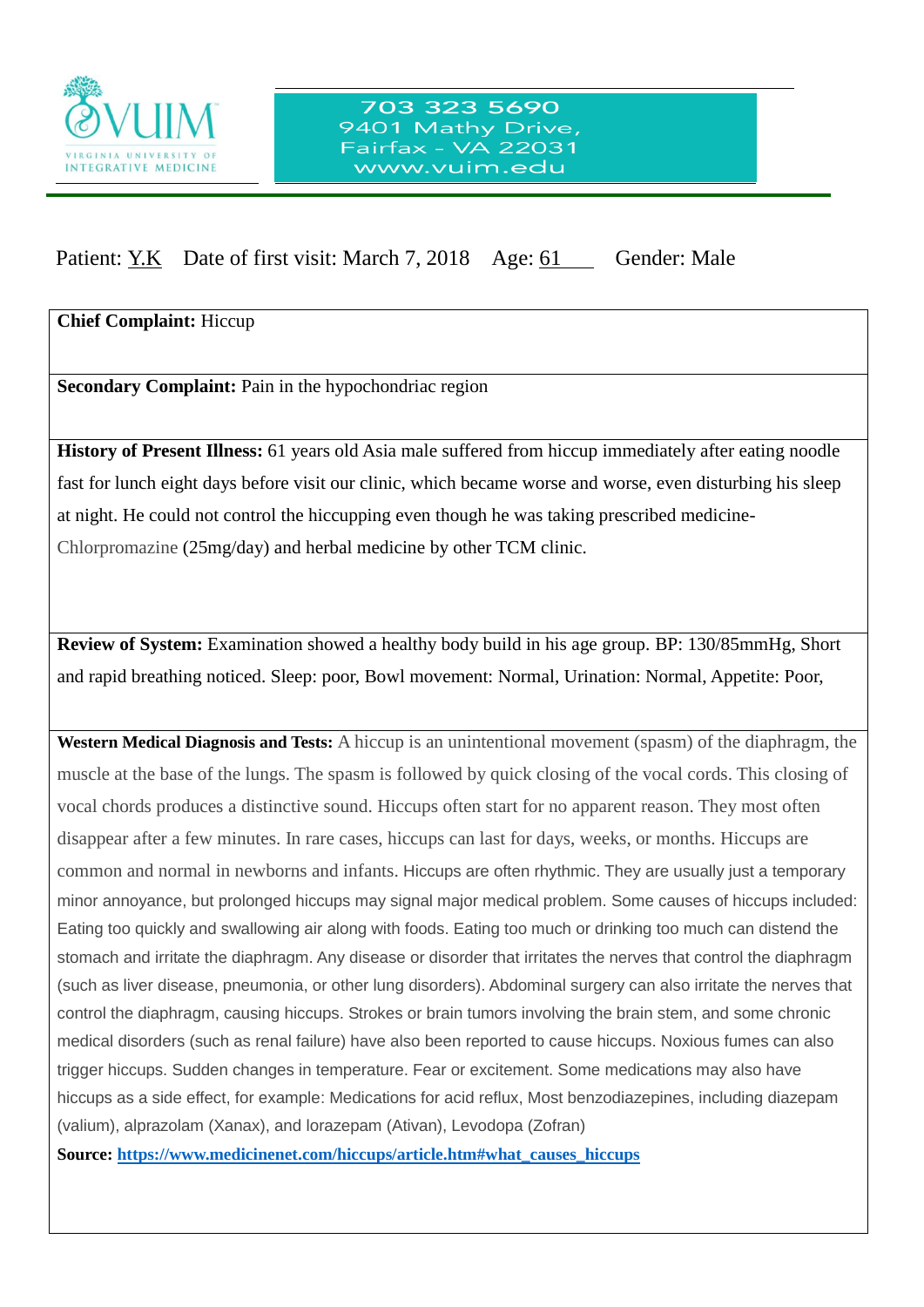

## 703 323 5690 9401 Mathy Drive, Fairfax - VA 22031 www.vuim.edu

**TCM Pattern Differentiation and Discussion:** Tongue: Thin/white red/normal body, Pulse: deep/thready In this case, hiccup caused by irregular food intake which injures the spleen and stomach, resulting in the upward movement of the rebellious qi. It is often spontaneously relived, or may be cured by some folk methods. This particular case, however, involved hiccup for eight days which had not improved by taking drug and herbal medicine. It was a rare case. In ancient medical books, descriptions of treatment for hiccup include: "Moxibustion on Ren 12 (Zhongwan) and Ren 17 (Tanzhong) and LR 14 (Qimen) is definitely effective."

**Treatment Principle:** Calm the stomach reduce rebellious qi.

 $\overline{a}$ 

**Acupuncture Point Selection, Treatment Method and Discussion:** REN 12 (Zhongwan), PE 6 (Neiguan), ST 36 (Zusanli), REN 17 (Tanzhong), UB 17 (Geshu) were selected. All of these points were forcefully punctured, using 30 gage needle and reducing method. The needles were retained for half an hour, and stimulated with E-stim (5hz-50micro/sec). After withdrawing the needles from REN 17, UB 17, and REN 12, the cupping method was applied until the skin colour turned purplish. Ten minutes after treatment, the hiccup was improved significantly. Patient was sleep very well that night. There was no recurrence of the condition during one week's observation, and patient was discharged from the medicine by his primary doctor. REN 12, the Front-Mu Point of the stomach, ST 36 and PE 6 to ease the middle jiao, pacify the qi going in the wrong direction and stop the hiccupping. REN 17 is considered as the sea of qi and UB 17 is the influential point of blood. Puncturing these two points will regulate the balance of yin and yang, smooth qi and activate the blood.

**Herbal Prescription and Discussion: N/A**

**Other Adjunctive Therapy: N/A**

**Recommendations and Referrals**

**Literature Review and Case Discussion: This search mentioned that** chlorpromazine may not be acceptable for every patient. Flowing is abstract : "A MEDLINE search of the National Library of Medicine data base from 1966–1994 was performed to review the anatomy and pathophysiology of intractable hiccups and their nondrug and drug therapies. Pertinent articles were further reviewed for older references and related literature. The infrequent occurrence of intractable hiccups makes it difficult to perform large, well-controlled clinical trials. The only approved drug for the disorder, chlorpromazine, may not be acceptable for every patient. Studies have been conducted with metoclopramide, valproic acid, nifedipine, and baclofen as alternative therapies".

**Source:** <https://onlinelibrary.wiley.com/doi/abs/10.1002/j.1875-9114.1996.tb03023.x>

**Names of Participating DAOM candidates for case discussion:** Victor Oh, Kyung Hee Seo, David Kim

**Supervisor Signature:** Date: